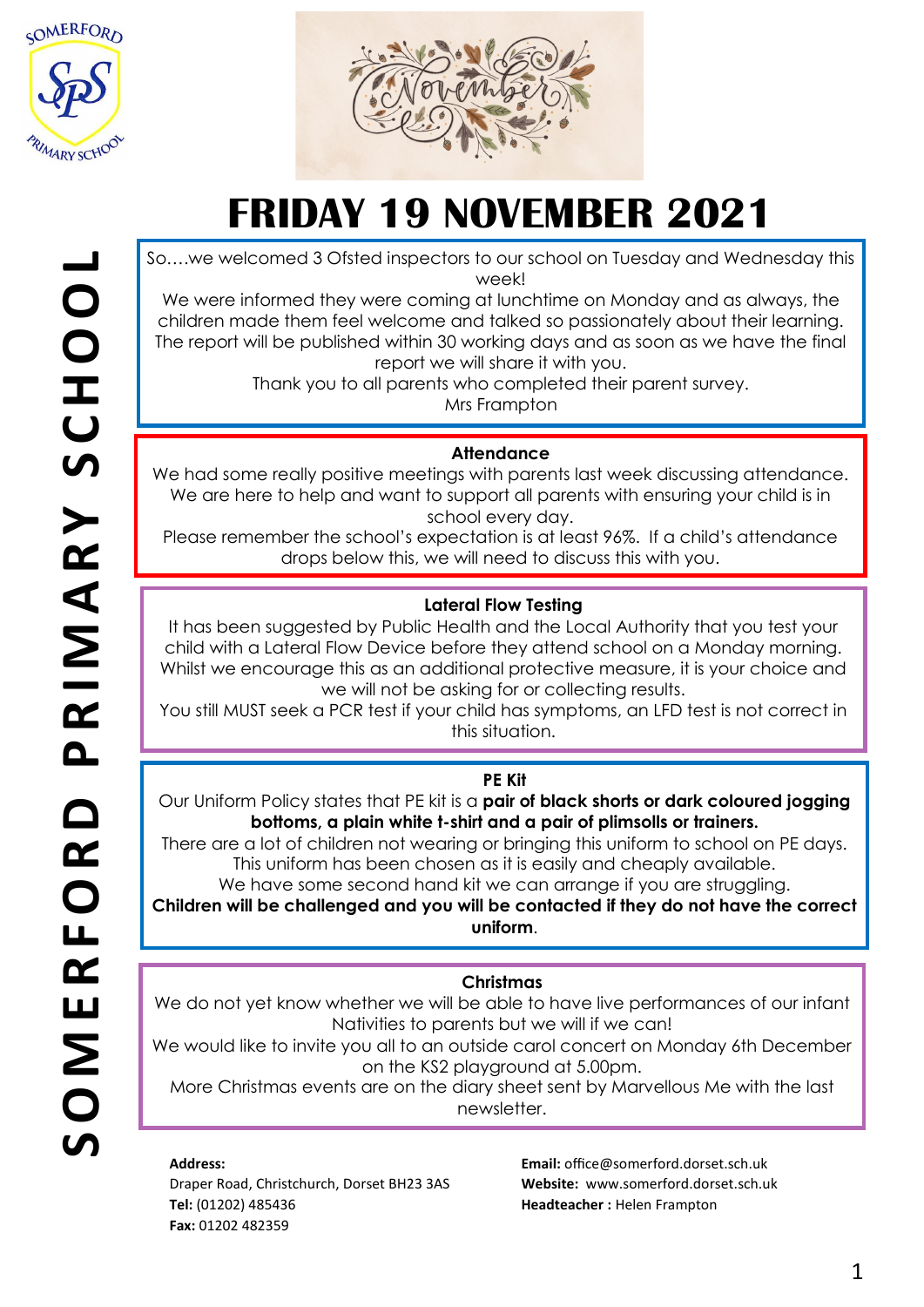



## **Anti Bullying Week**

This week was our Anti Bullying Week which started with our Odd Socks Day on Monday. This year's theme of 'One Kind Word' fitted brilliantly with our school's ethos. Class Buddies and our Anti Bullying Ambassadors were elected and we thank them for doing this important work.

The children were reminded of who to talk to if they are worried about something that has happened or if they are being bullied.

PC Lauren Jones also spoke to all the classes about being kind to each other and how she helps people outside of school.

Thank you to Miss Briant and Mr Walsh for organising such an important week for us.

#### **Trips!**

We are very sorry to have had to postpone Year 4's trip to Stanpit Marsh. Rest assured we will reschedule this as soon as possible.

### **School Council**

Our newly elected councillors had their second meeting this week and discussed what new equipment they would like on their playgrounds. I have been invited to the next meeting to talk about how much money they want!!

#### **Reminders:**

If children in Year 4, 5 or 6 arrive earlier than their allocated time, they need to line up straight away

No dogs on site please—this includes the car park

No smoking on the school site or near the back gate—this includes vaping Please complete your child's reading log on MM when you have heard them read

#### **An update from HC3S, our catering provider**

On the new menu there are some dishes which the children have not tried before. Please encourage your child to try the meal and not just decide they don't like it! Please order lunches for the following week by THURSDAY. If you need help in ordering, please contact

finance@somerford.dorset.sch.uk

#### **Remembrance Day**

Children across the school spent time in lessons learning about why we remember. We held a special assembly and all observed a minute's silence. The children were so respectful and thankful to those who had kept us safe.

#### **Address:**

Draper Road, Christchurch, Dorset BH23 3AS **Tel:** (01202) 485436 **Fax:** 01202 482359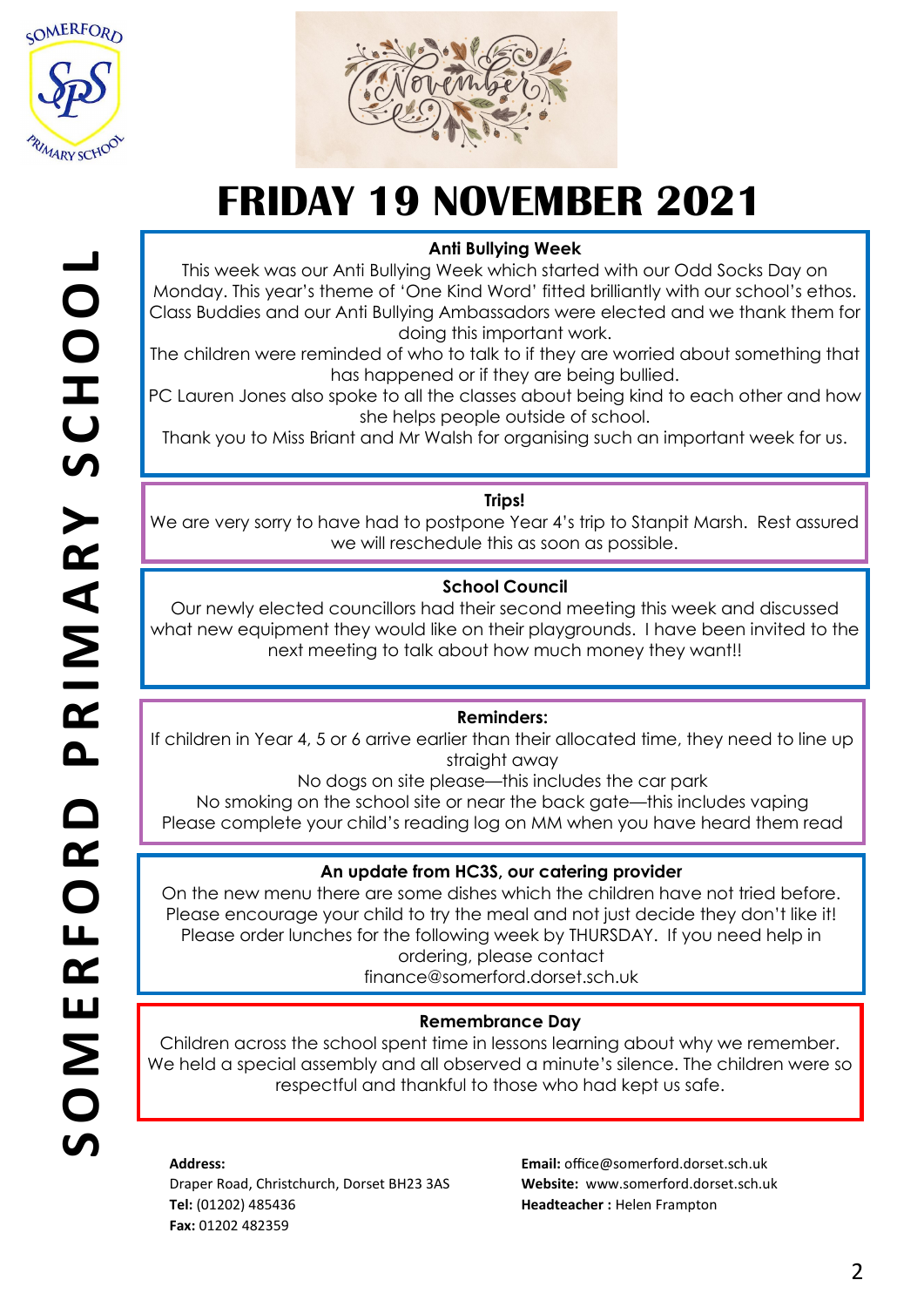



## **Jubilee Wood**

We have a very new and exciting project planned – we're going to plant a wood! Yes a whole new wood and we hope you will help us to achieve our aim! With your help, we are aiming to plant over four hundred trees to create The Jubilee Wood.

The wood is being planted to celebrate The Queen's Platinum Jubilee and to do our bit to fight climate change. By planting a variety of native trees we will be creating a wild wood and wildlife haven for generations to come. This means that with your support, we will be planting and creating the largest area of new woodland in Christchurch.

We have the land, we have the trees, we have the volunteer tree planters – but now we need sponsors.

With Christmas just round the corner. You can offset your carbon footprint by gifting family and friends a tree or trees to be planted on their behalf. You can also sponsor a tree to celebrate the Queen's Jubilee, a birthday, anniversary or in memory of a loved one? Whatever the occasion, when you sponsor a tree, you can be confident that you are investing in the future well being of our children, our community and the local environment.

Our wildlife tree plantings will be; hawthorn, rowan, blackthorn, silver birch, hazel, common oak

Our wildwood tree plantings will be; hazel, crab apple, downy birch, hawthorn, goat willow

Please help us by sponsoring a tree today

https://donatemyschool.com/somerford-primary-school-2785

## **Anti Bullying Ambassadors**

Congratulations to our elected ambassadors!

Year 6 **Stanley, Sophie-Elise, Felix and Ashley-Ann**

> Year 5 **Clayton, Darcy, Harry and Amelie**

They had their first meeting with Mr Walsh, our Anti Bullying Champion today.

**Address:** 

Draper Road, Christchurch, Dorset BH23 3AS **Tel:** (01202) 485436 **Fax:** 01202 482359